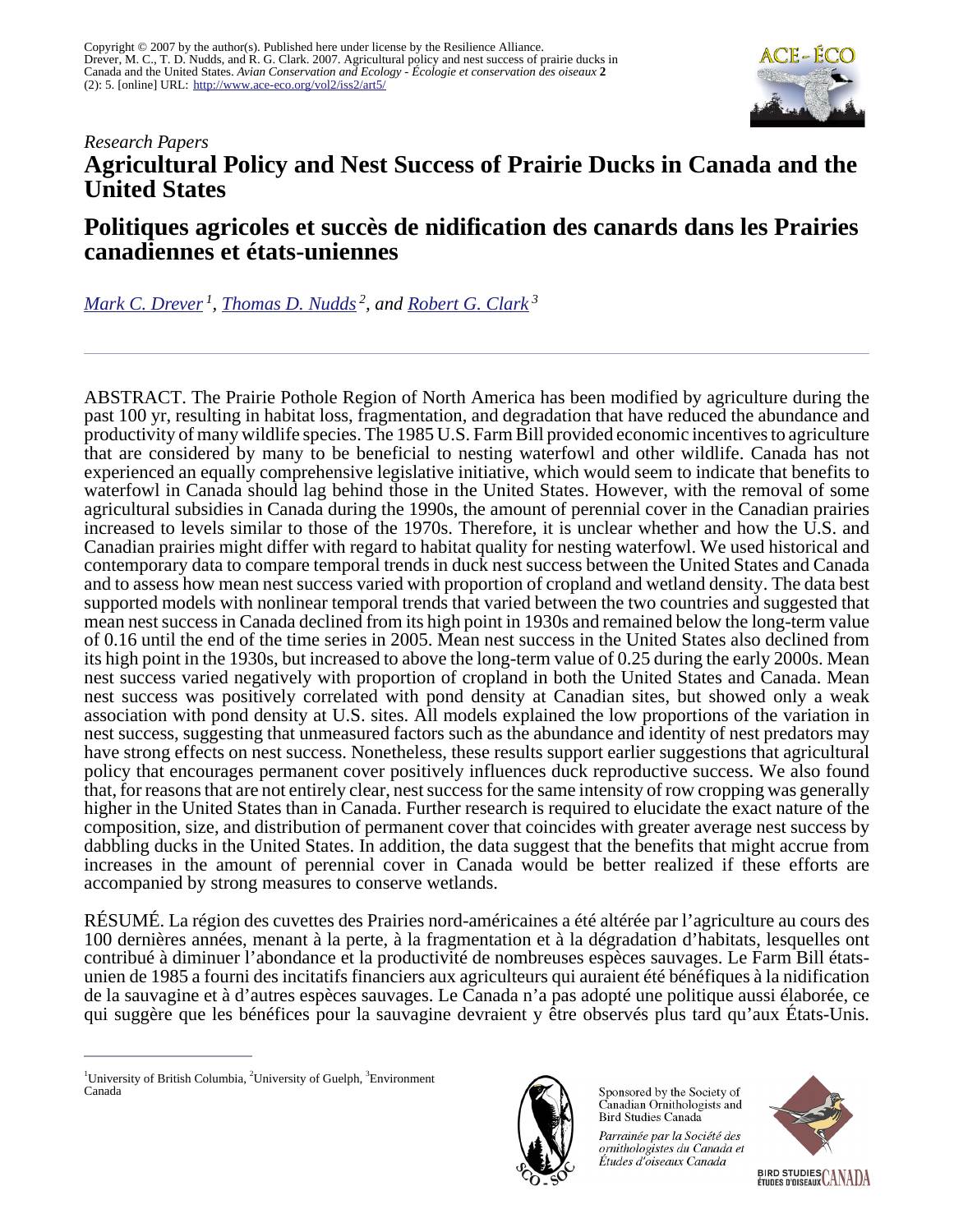Cependant, avec l'abolition de certaines subventions à l'agriculture durant les années 1990, le couvert de plantes vivaces dans les Prairies canadiennes a atteint des niveaux semblables à ceux des années 1970. Il n'est donc pas certain que la qualité de l'habitat de nidification de la sauvagine devrait différer entre les Prairies canadiennes et états-uniennes, ni dans quelle mesure elle pourrait différer, Nous avons utilisé des données historiques et contemporaines afin de comparer l'évolution temporelle des tendances du succès de nidification des canards entre les États-Unis et le Canada et de déterminer comment le succès de nidification moyen a varié en fonction de la proportion de terres cultivées et de milieux humides. Les données s'ajustaient le mieux aux modèles avec des tendances non-linéaires qui variaient entre les deux pays, et elles indiquaient que le succès de nidification moyen au Canada a décliné après son sommet dans les années 1930 et qu'il est demeuré en-deçà de la valeur à long terme de 0,16 jusqu'à la fin de la série temporelle en 2005. Le succès de nidification moyen aux États-Unis a également décliné à partir de son sommet dans les années 1930, mais il a augmenté, puis dépassé la valeur à long terme de 0,25 durant les années 2000. Le succès de nidification moyen était relié négativement à la proportion de terres cultivées, tant aux États-Unis qu'au Canada. Au Canada, cette variable était reliée positivement à la densité des étangs, mais cette corrélation était faible aux États-Unis. Tous les modèles ont expliqué la faible proportion de la variation du succès de nidification, ce qui suggère que des facteurs non quantifiés, comme l'abondance et la composition des assemblages de prédateurs de couvées, peuvent avoir des effets importants sur le succès de nidification. Néanmoins, ces résultats appuient les suggestions selon lesquelles les politiques agricoles qui encouragent un couvert végétal permanent influencent positivement le succès reproducteur des canards. Nous avons aussi trouvé, pour des raisons qui ne sont pas entièrement claires, que le succès de nidification était généralement plus élevé aux États-Unis qu'au Canada pour une même intensité agricole. Des travaux futurs devront être entrepris afin de déterminer quelles composition, étendue et répartition du couvert permanent correspondent au succès de nidification moyen le plus élevé des canards barboteurs aux États-Unis. De plus, nos données indiquent que les effets bénéfiques associés à l'augmentation de la quantité de plantes vivaces pourraient augmenter au Canada s'ils étaient accompagnés par une politique efficace de protection des milieux humides.

Key Words: *nest success; prairies; agricultural policy; United States; Canada; prairie ducks*

### **INTRODUCTION**

The Prairie Pothole Region, an expansive complex of grasslands and wetlands spanning Canada and the United States in the mid-continent of North America, provides important breeding habitat for millions of waterfowl (Crissey 1969). Conversion of native grasslands to cropland has been a longstanding concern for wildlife managers, because cropland has been associated with reduced numbers and reproductive success of ducks (Higgins 1977, Boyd 1985, Greenwood et al. 1995, Bethke and Nudds 1995, Miller 2000). Indeed, Beauchamp et al. (1996*a*) have shown that nest success, i.e., the probability that a nesting attempt will produce  $\geq 1$ duckling, declined from an average of 0.30 in the mid-1930s to roughly 0.10 in 1992 in five species of dabbling ducks breeding across the Prairie Pothole Region: Mallard (*Anas platyrynchos*), Northern Pintail (*A. acuta*), Northern Shoveler (*A. clypeata*), Blue-winged Teal (*A. discors*), and

Gadwall (*A. strepera*). This decline was consistent with the idea that there was general widespread erosion of the ability of the prairies to sustain successful nesting by ducks. However, an updated analysis over a longer time frame found that average nest success in the Prairie Pothole Region declined until the mid-1980s and then fluctuated widely (Drever et al. 2004); this analysis focused on the effects of duck density, wetland availability, and the abundance of nest predators as determinants of duck nest success. In addition to those factors, we examine the effects of landscape composition, with particular attention to the differences between Canada and the United States.

The 1985 U.S. Farm Bill and its subsequent reauthorizations provide programs that subsidize U. S. farmers for making land-use decisions that are widely perceived to benefit a broad range of wildlife (Haufler 2005). These programs include several provisions that provide habitat for upland-nesting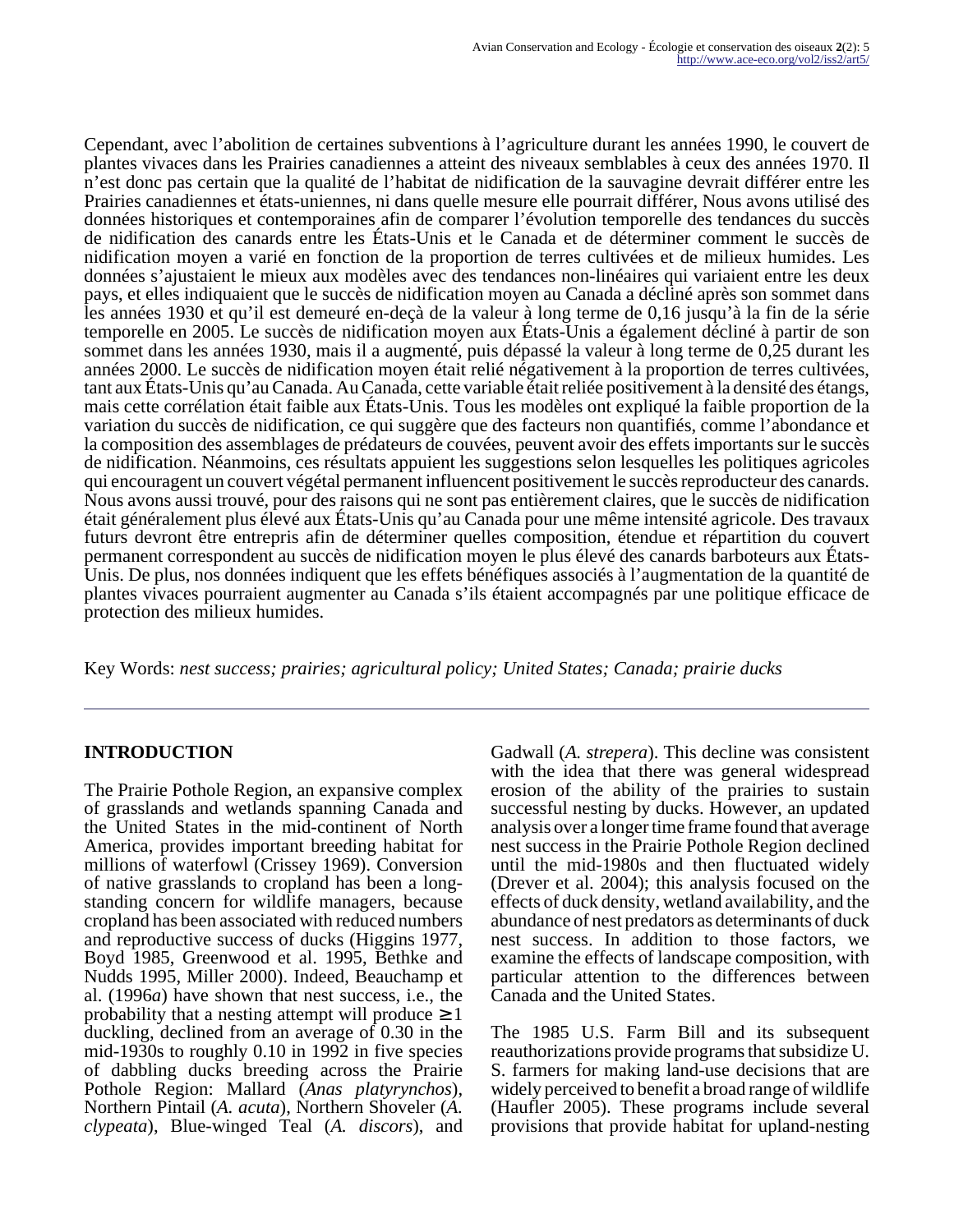ducks on agricultural land, e.g., the "Swampbuster" and "Sodbuster" provisions; one particularly important program of this type is the Conservation Reserve Program. It provides incentives to convert cultivated land to perennial cover and has resulted in extensive landscape-level change in habitat conditions for wildlife (Johnson and Schwartz 1993, Reynolds et al. 2001). From 1992 to 2005, approximately 1.9 million ha of cropland were converted to undisturbed grass cover in the Prairie Pothole Region of the Dakotas and northeast Montana (Reynolds 2005).

In contrast, Canada lacks a program of similar scope and magnitude. However, in the mid-1990s, the Canadian government adopted a policy of deregulation that led to the elimination of many subsidies, such as the annual subsidy to railways provided under the Western Grain Transportation Act (Bradshaw and Smit 1997). Subsequently, the area under tillage in Canada decreased to levels similar to those of the 1970s. Devries et al. (2004) estimate that, from 1971 to 2001, the agricultural landscape in the Canadian prairies changed as the amount of summer-fallowed land decreased by  $\sim$ 5.3 million ha, most of which is now cropped year round. This change was accompanied by an overall decrease of  $\sim$  2.4 million ha in the total amount of tilled land since 1986, and by a decrease of  $\sim 0.8$ million ha since 1971; these lands were converted mainly into pasture and hayland (Devries et al. 2004). As a result, it is unclear whether and how the different agricultural policies governing the the U. S. and Canadian prairies may have affected habitat quality and quantity for nesting waterfowl in the two countries.

Comparing temporal trends in nest success between the United States and Canada offers an opportunity to gauge the effect of agricultural policy on nesting waterfowl because habitat type and the extent of cropland are known to strongly affect nest success (Greenwood et al. 1995, Reynolds et al. 2001, Emery et al. 2005). However, the effect of habitat fragmentation on avian nest success can vary depending on spatial scale (Donovan et al. 1997, Howerter 2003, Stephens et al. 2003), so it is not certain that the patterns observed at the scale of individual study sites would be seen at larger scales. Further, the nest success of ducks may also be affected by climatic conditions (Stephens et al. 2005), which also vary regionally over time and may thus confound relationships between nest success and landscape attributes related to agriculture.

Therefore, as well as examing differences in temporal trends in nest success between the United States and Canada, we incorporated information on agricultural practices from the quinquennial Census of Agriculture and information on wetland density from aerial counts of ponds from the May Breeding Waterfowl Survey (Smith 1995) to test directly whether these data supported correlations between nest success and proportion cropland and wetland density. We studied these relationships at the spatial scale of aerial survey strata. These strata are large survey units  $\sim 8000-65000$  km<sup>2</sup>) that cover heterogeneous landscapes with different predator communities and grassland conditions, which may make the detection of patterns more difficult. However, an analysis at this large spatial scale is needed to evaluate the effects of national-level changes in landscape composition brought about by changes in agricultural policy.

# **METHODS**

# **Historical trends in nest success**

We used historical estimates of nest success available in published and unpublished studies that were compiled by Beauchamp et al. (1996*a,b*) and Drever et al. (2004). In addition, we added data from extensive recent studies of nesting ducks (PHJV 2002, Stephens et al. 2005, Emery et al. 2006; E. Loos, *unpublished data*; S. Stephens, *unpublished data*). The studies were carried out at locations in three Canadian provinces (Manitoba, Saskatchewan, and Alberta) and two U.S. states (North and South Dakota) in which no predator management activities took place (Fig. 1). We used estimates of nest success pooled among species, primarily Mallard, Northern Pintail, Northern Shoveler, Blue-winged Teal, and Gadwall. Some of the estimates in the studies by Emery et al. (2006) and unpublished data from the Department of Wildlife and Fisheries also included nests of Lesser Scaup (*Aythya affinis*) and Redhead (*Aythya americana*), but these were small fractions of the total sample. Although the use of pooled estimates may obscure important ecological differences among species and introduce some biases depending on species composition (see *Discussion*), by doing so we were able to acquire more data, because many studies provided only pooled estimates, and make our results comparable to the findings of previous studies. Following Beauchamp et al. (1996*a,b*), we excluded estimates based on < 10 nests or on multiple years or sites. In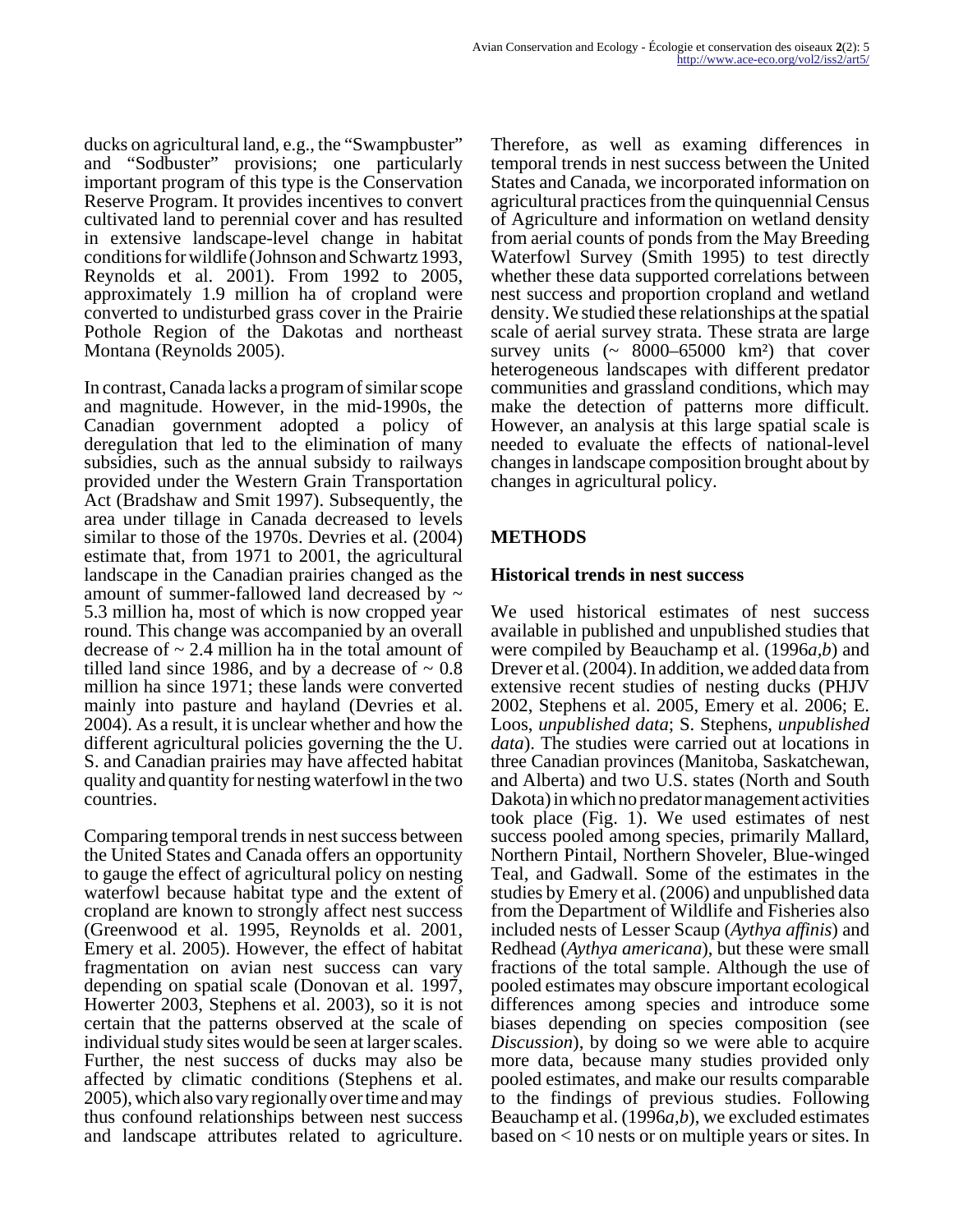total, we had 507 estimates of pooled nest success, 206 from Canadian sites for the years 1935 to 2005 and 301 from U.S. sites from 1936 to 2006. The latitude and longitude for each nest success estimate were obtained from the original study or were provided by the authors. Units of longitude and latitude were decimal degrees such that the longitude for sites in the west is numerated as a larger negative number than for sites in the east. If otherwise unavailable, we assigned coordinates to each study site based on the location of nearby towns using the online query resources of the United States Census Bureau (U.S. Census Bureau 2002) and the Environmental Statistics Group at Montana State University (Environmental Statistics Group 2002) for sites in the United States and the Geographical Names Board of Canada for Canadian sites (Natural Resources Canada and Geomatics Canada 2002).

To examine trends in nest success over time, we used an information-theoretic approach (Burnham and Anderson 2002) to compare six general linear models that related nest success as a function of year of data collection, country (Canada vs. the United States) to location as denoted by the latitude and longitude of each study site (Table 1). We included the latitude and longitude of the study site in all six models to account for the broad spatial pattern in the nest success of ducks that occurs over the Prairie Pothole Region (Klett et al. 1988, Reynolds et al. 2001, Emery et al. 2006). The six models characterized six possible trends in nest success over time (Table 1). Model 1 was purely spatial, included only latitude and longitude, and assumed no trend over time, thus serving as a neutral model against which we compared models of greater complexity. In Model 2, nest success was allowed to vary between countries in addition to the spatial variation. Model 3 added the possibility that nest success varied linearly over time in the same way in both the United States and Canada, and Model 4 allowed the temporal linear trend to differ between the two countries. Model 5 included a quadratic term for year and portrayed the scenario in which nest success varied nonlinearly over time, e.g., in which nest success may have decreased over time and subsequently increased, in a similar manner in both countries. Model 6 was similar to Model 5 but allowed for the possibility that the nonlinear trends over time differed between the two countries. Models 5 and 6 were intended to portray the scenarios predicted by the hypothesis that landscape-level changes in habitat composition brought about by agricultural policies in Canada and the United States may have reversed the temporal trend in nest success observed by Beauchamp et al. (1996*a,b*). We evaluated the strength of evidence for each model by comparing the values of Akaike's Information Criterion corrected for small sample sizes (AICc) with Akaike weights (Burnham and Anderson 2002). In addition, we calculated modelaveraged parameter estimates and their standard errors as weighted averages of the parameter estimates from all models, using Akaike weights  $(w<sub>j</sub>)$  as weighting factors normalized to 1 for the subset of models in which that parameter appeared (Burnham and Anderson 2002). The proportion of total variance in nest success explained by each model was calculated as  $r^2 = 1 - (\sigma^2/\sigma^2)$ , where  $\sigma^2$ is the variance of the residuals for each model, and  $\sigma_{0}^{2}$  is the total variance in nest success (Xu 2003). Examinations of normal probability plots of residuals and plots of residuals vs. fitted values indicated that residuals were normally distributed and had homogenous variance.

We could not use model averaging to incorporate model selection uncertainty into the effect of year on nest success. The use of model averaging for β parameters can be problematic as a way to formally include model uncertainty when comparing linear and quadratic forms of the same variable (Blums et al. 2005). Therefore, we relied more heavily on the inferences available from model selection, rather than on model-averaging, to assess temporal trends in nest success. We also used a graphical approach to aid in interpretation. We calculated predicted values of nest success from all six models based on the mean values of latitude and longitude, and year values ranging from 1935 to 2006. These predicted values were then averaged over the six models, using  $w_i$  as weighting factors, and plotted against year.

#### **Nest success, pond density, and proportion cropland**

Using a geographic information system (Arcview 3.2, ESRI, Redlands, California, USA), we assigned each nest success estimate to a survey stratum of the May Breeding Waterfowl Survey conducted by the U.S. Fish and Wildlife Service and the Canadian Wildlife Service. This systematic survey has been conducted since 1955 and provides counts of breeding waterfowl and wetlands from a large section of North America that extends from South Dakota to Alaska (Smith 1995). Once each estimate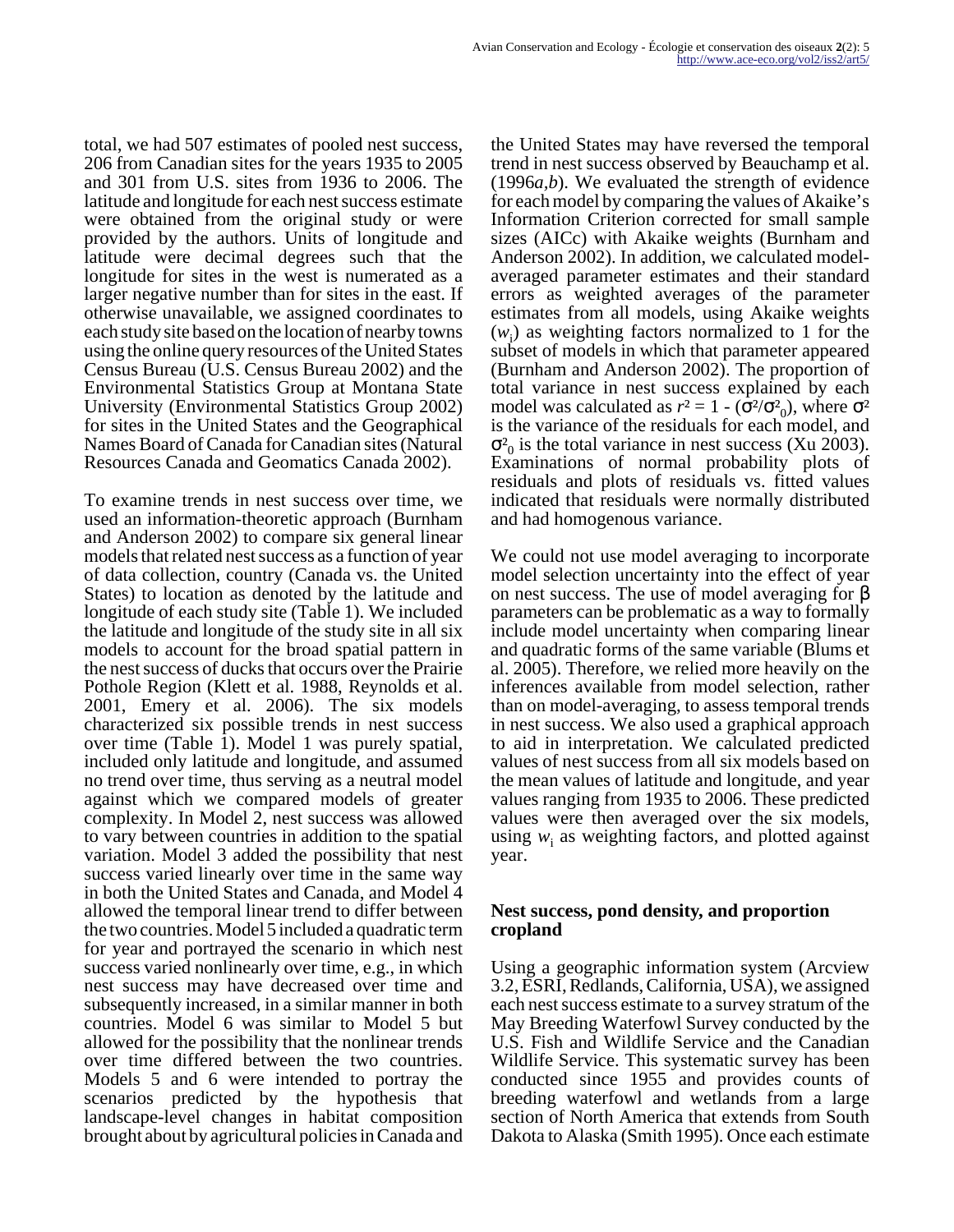**Fig. 1**. Locations of nest success estimates of dabbling ducks from the Prairie Pothole Region of North America, 1935–2006. The colors of the points indicate the time period during which data collection took place, and the lines indicate the state and provincial boundaries of the United States and Canada. The U. S./Canada border spans the 49th parallel.

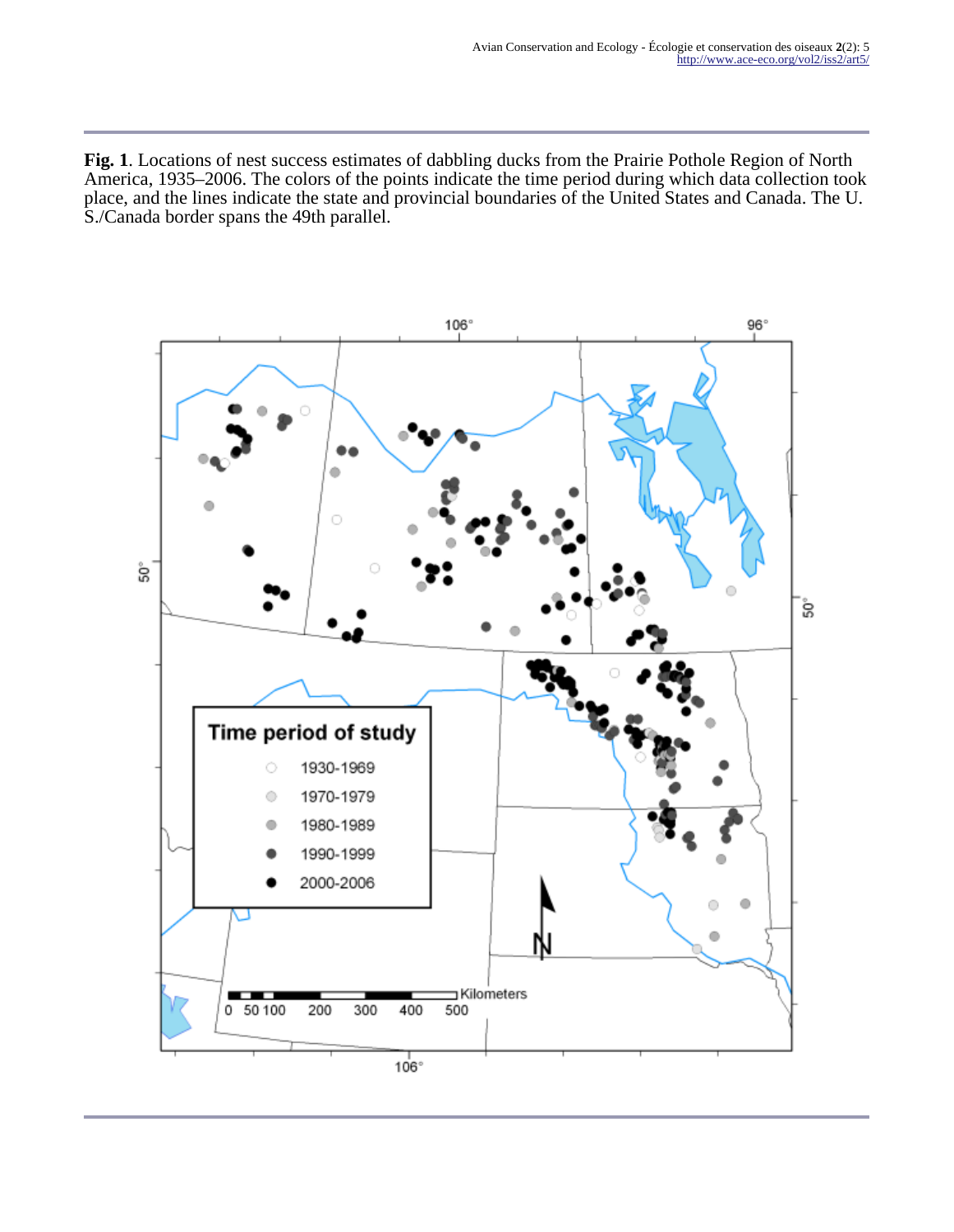**Table 1**. Ranking of six general linear models relating temporal trends in nest success of dabbling ducks as a function of latitude, longitude of study site, country (Canada vs. United States), and year of study between 1935 and 2006. *n* = sample size; *K* = number of parameters; AICc = Akaike's Information Criterion, corrected for small sample sizes;  $\Delta AICc$  = the difference in AICc between each model and the model with the minimum AICc;  $w =$  Akaike weight; and  $r^2 =$  the proportion of the total variation in nest success explained by each model (Xu 2003).

|   | Model Fixed effects                                                                         | $-2*LL$ | $\boldsymbol{n}$ |                |          | $K$ AICc $AAICc$ | W       | $r^2$ |
|---|---------------------------------------------------------------------------------------------|---------|------------------|----------------|----------|------------------|---------|-------|
|   | Latitude Longitude                                                                          | 248.6   | 507              | 4              | $-489.0$ | 26.8             | 0.00000 | 0.06  |
| 2 | Latitude Longitude Country                                                                  | 253.0   | 507              | 5 <sup>5</sup> | -496.0   | 19.9             | 0.00003 | 0.08  |
| 3 | Latitude Longitude Country Year                                                             | 255.6   | 507 6            |                | -499.0   | 16.9             | 0.0001  | 0.09  |
| 4 | Latitude Longitude Country Year Country*Year                                                | 263.0   | 507 7            |                | $-511.7$ | 4.2              | 0.07    | 0.11  |
| 5 | Latitude Longitude Country Year Year <sup>2</sup>                                           | 264.7   | 507 7            |                | $-515.2$ | 0.6              | 0.39    | 0.12  |
| 6 | Latitude Longitude Country Year Year <sup>2</sup> Country*Year<br>Country*Year <sup>2</sup> | 267.1   | 507 9            |                | $-515.8$ | 0.0              | 0.54    | 0.13  |
|   |                                                                                             |         |                  |                |          |                  |         |       |

of nest success was assigned to a survey stratum, we were able to link the nest success data to estimates of wetland or "pond" density available online from the Migratory Bird Data Center ([http://](http://www.fws.gov/birddata/) [www.fws.gov/birddata/](http://www.fws.gov/birddata/)). Pond density served as a measure of environmental conditions and was estimated for each survey stratum by dividing the pond count for each year by the area of the stratum in square kilometers.

Miller (2000) obtained yearly estimates on the acreage of crops for the May Breeding Waterfowl Survey strata in the Prairie Pothole Region from 1961 to 1995 using data collected during the Census of Agriculture at the county level in the United States and at the level of the crop-reporting district in Canada. The Census of Agriculture is conducted every 5 yr, and Miller (2000) calculated yearly estimates by interpolating between censuses (Miller 1996, Miller 2000). These data were partitioned into yearly estimates of crop coverage for survey strata 26–35, 37–41, and 45–49, of the May Breeding Waterfowl Survey. Cropland estimates included areas covered by wheat (*Triticum* spp.), rye (*Secale cereale*), corn (*Zea maize*), oats (*Avena sativa*), barley (*Hordeum vulgare*), sorghum (*Sorghum* spp.), flaxseed (*Linum usitatissimum*), canola

(*Brassica napus*), soybeans (*Glycine max*), mustard seed (*Brassica* spp.), sunflowers (*Helianthus annuus*), sugar beets (*Beta vulgaris*), potatoes (*Solanum* spp.), tomatoes (*Lycopersicon esculentum*), green peas (*Pisum sativum*), and lentils (*Lens culinaris*). We calculated proportion cropland as the area of land in each survey stratum covered by crops divided by the total acreage of each survey stratum. The agricultural data spanned a shorter time period than did the nest success data, so this second analysis was restricted to a smaller data set (*n* = 218) covering the years between 1964 and 1995.

We tested whether nest success varied as a function of proportion cropland and pond density, and whether this relationship varied between Canada and the United States, by comparing 12 linear mixed models (Pinheiro and Bates 2000) that considered different combinations of these variables and their interactions (Table 2). All 12 models included year and site nested inside survey stratum [site(stratum)] as random effects. The year random effect served as a temporally varying effect that acted independently of proportion cropland and pond density. Including site nested in survey stratum allowed us to account for persistent differences in nest success related to study site and to link the nest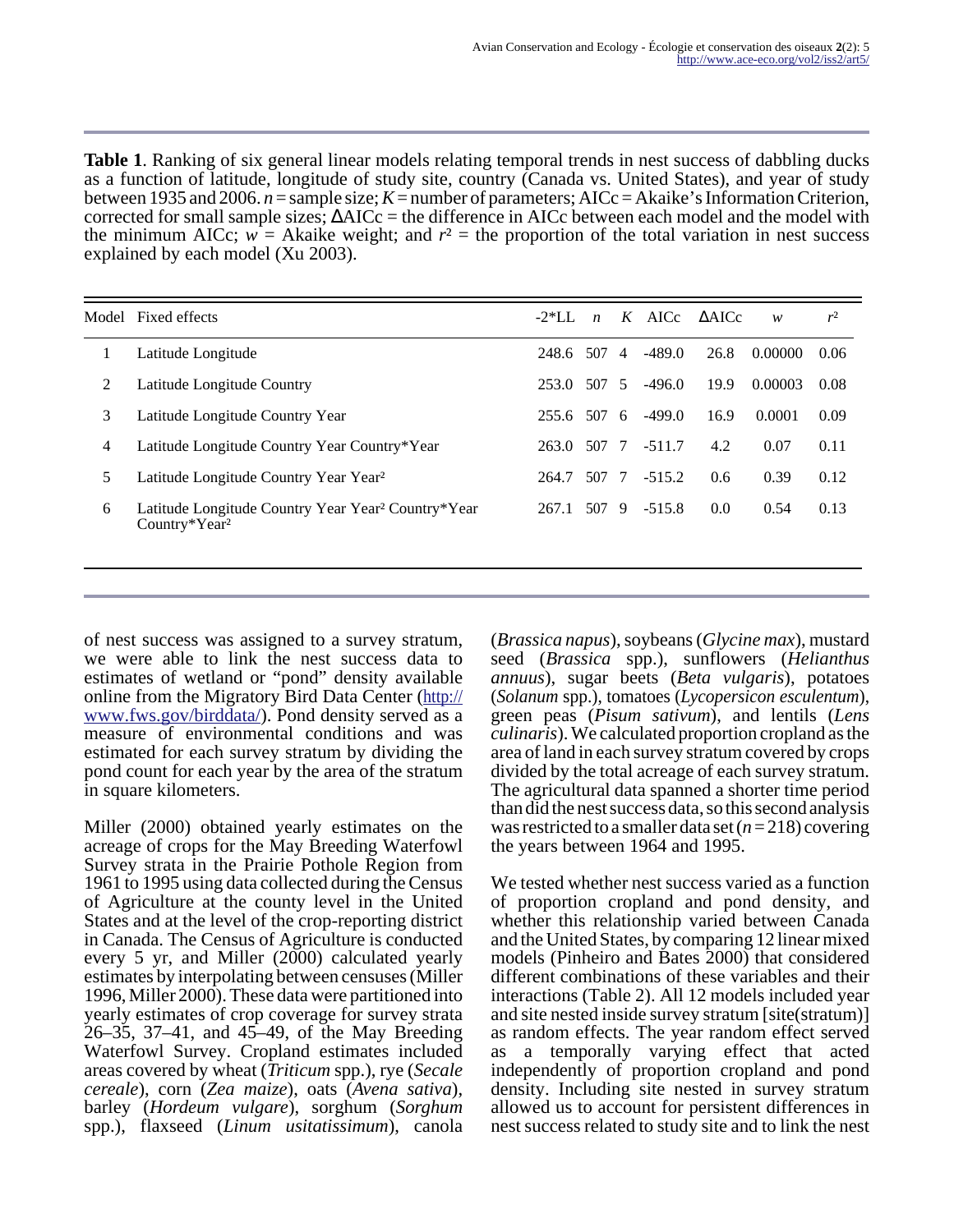success data to the larger-scale pond density and proportion cropland data from Miller (2000). Model 1 included only an intercept, such that nest success had a mean value unaffected by country, proportion cropland, or pond density and provided a model against which to assess the effect of country alone. Subsequent models were progressively more complex. Model 2 allowed nest success to vary only as a function of country, which was intended to represent a geographic gradient in some unmeasured variable such as predator abundance and community composition or shape of wetland basins, as well as the country in which the study took place. Models 3–5 included combinations of country and pond density, but no terms for proportion cropland. Models 6–8 included the combinations of country and proportion cropland, but no terms for pond density. Model 9 included only main effects. Models 10 and 11 allowed nest success to vary with country, pond density, proportion cropland, and the interaction between country and proportion cropland or pond density. Model 12, the most parameterized model, included country, proportion cropland, pond density, and interactions that allowed the relationships of pond density and proportion cropland to vary by country.

We evaluated the strength of evidence for each model by comparing values of AICc and  $w_i$  and used model averaging to incorporate model selection uncertainty into parameter estimates for the effects of country, pond density, and proportion cropland (Burnham and Anderson 2002). Again, we calculated the proportion of variance explained by each model following Xu (2003) and used a graphical approach to aid in interpreting the effects of pond density and proportion cropland. To evaluate the effect of pond density, we calculated predicted values of nest success from all 12 models based on the mean value of proportion cropland and a range of observed pond density values. These predicted values were then averaged over the 12 models using  $w_i$  as weighting factors and plotted against pond density. To portray relations with cropland, we repeated this procedure using the mean value for pond density and a range of observed values of proportion cropland. We examined plots of residuals vs. fitted values and detected no evidence of heterogeneity of variance. Normal probability plots indicated that random effects were normally distributed, but residuals were skewed right. A natural log transformation of the nest success data provided models with normally distributed residuals but did not affect model

rankings and overall conclusions. We therefore present the untransformed data for ease of interpretation.

# **RESULTS**

## **Historical trends in nest success**

Nest success over the period of study at Canadian sites averaged  $0.16$  ( $n = 206$ , SD = 0.13, CV = 76.7), whereas nest success at sites in the United States averaged  $0.25$  ( $n = 301$ , SD = 0.16, CV = 63.6). Nest success was negatively correlated with both latitude and longitude (Table 3). These negative correlations suggest that, for any given latitude, nest success tended to be lower at eastern sites relative to western sites and, similarly, that for a given longitude nest success tended to be lower at northern sites relative to southern sites, a spatial pattern in duck nest success similar to those found by Reynolds et al. (2001) and Emery et al. (2006).

The model that best explained temporal trends in nest success included parameters for the effects of country, year, quadratic year, and their interactions, i.e., Model 6 in Table 1, although this model explained only a small proportion of the total variance in nest success ( $r^2 = 0.13$ ). The next best model, Model 5, included the same parameters as Model 6 but lacked the interaction terms. These two models had a combined Akaike weight of  $0.91(w_5 +$  $w_6$ ; Table 1), which suggests that the data best support a nonlinear temporal trend in nest success over the entire Prairie Pothole Region, and provide weaker support for the suggestion that this nonlinear trend differed between the two countries.

The model-averaged predicted values for mean nest success in Canadian sites show a decline from a predicted  $\sim 0.40$  in the 1930s to a nadir of 0.14 in the early 1990s, and then a gradual return to its longterm mean value of 0.16 at the end of the time series in 2005 (Fig. 2). Model-averaged predicted values for mean nest success in sites in the United States show a decline from a mean of  $\sim 0.35$  in the 1930s to a plateau that lasted through the 1970s until the early 1990s, when mean nest success rose above its long-term average and continued to increase until the end of the time series in 2006 (Fig. 2).

These results likely depended on the inclusion of nest success data from early studies, whose estimates may not be as reliable as those of later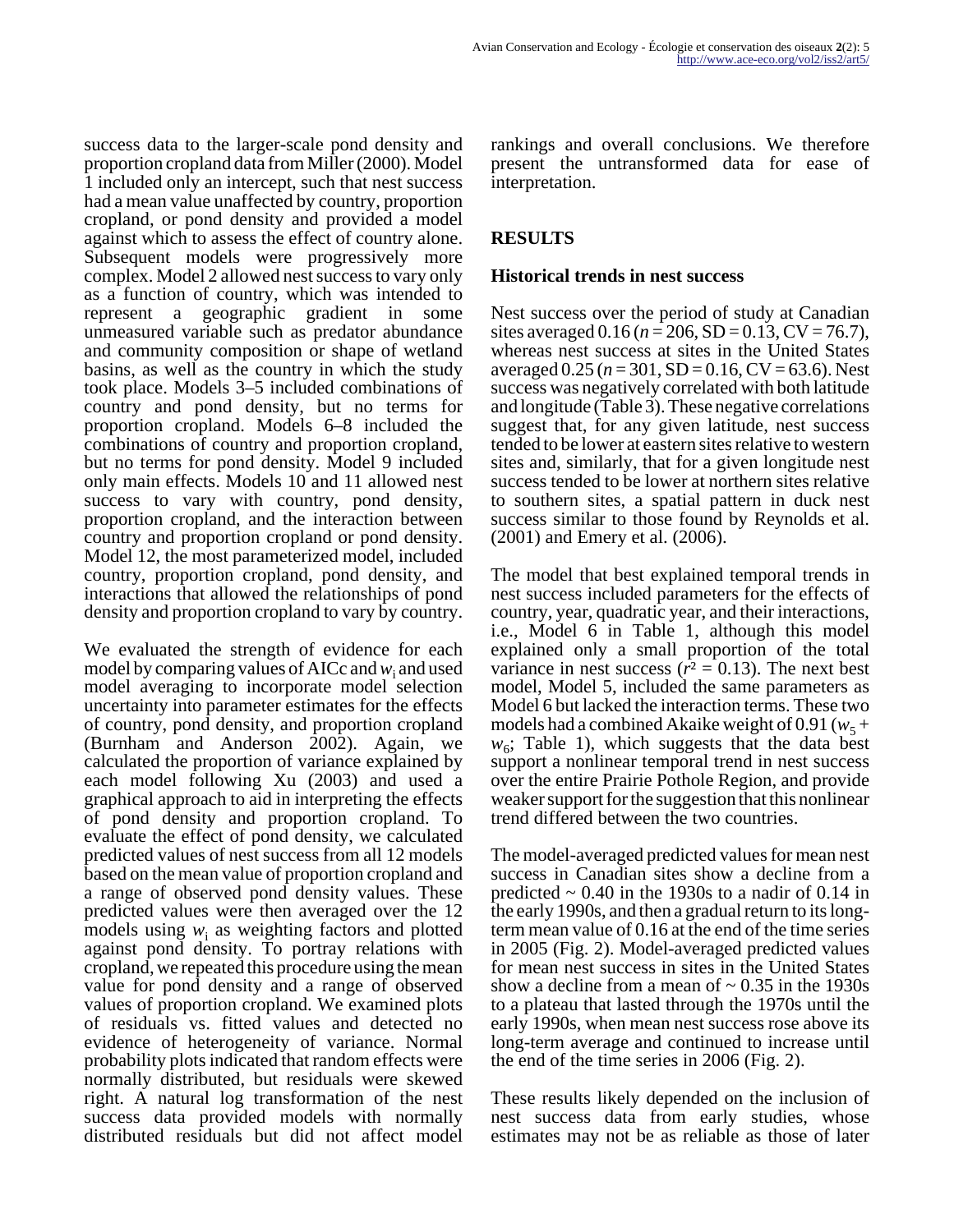**Table 2**. Ranking of 12 general mixed linear models relating the nest success of dabbling ducks as a function of country (Canada vs. United States), proportion cropland, pond density, and their interactions in North American prairies between 1964 and 1995. Each model had year and study site nested in survey strata as random effects.  $n =$  sample size;  $K =$  number of parameters; AICc = Akaike's Information Criterion, corrected for small sample sizes; ∆AICc = the difference in AICc between each model and the model with the minimum AICc;  $w = Akaike$  weight, and  $r^2 =$  the proportion of the total variation in nest success explained by each model (Xu 2003).

|                | Model Fixed effects                                                                                                         | $-2*LL$ | $\mathbf n$ |                           | K AICc AAICc | W    | $r^2$ |
|----------------|-----------------------------------------------------------------------------------------------------------------------------|---------|-------------|---------------------------|--------------|------|-------|
| 1              | Intercept only                                                                                                              | $-76.8$ | 218         | $4 -68.6$                 | 14.81        | 0.00 | 0.02  |
| $\overline{2}$ | Country                                                                                                                     | $-79.6$ |             | $218 \quad 5 \quad -69.3$ | 14.08        | 0.00 | 0.03  |
| 3              | Pond Density                                                                                                                | $-79.1$ |             | 218 5 -68.8               | 14.62        | 0.00 | 0.04  |
| 4              | Country + Pond Density                                                                                                      | $-86.9$ |             | 218 5 -76.6               | 6.77         | 0.01 | 0.09  |
| 5              | Country + Pond Density + Country*Pond Density                                                                               | $-86.9$ |             | 218 6 -74.5               | 8.88         | 0.00 | 0.09  |
| 6              | <b>Proportion Cropland</b>                                                                                                  | $-92.5$ |             | 218 6 -80.1               | 3.31         | 0.07 | 0.12  |
| 7              | Country + Proportion Cropland                                                                                               | $-92.7$ |             | 218 7 -78.1               | 5.26         | 0.03 | 0.12  |
| $\,8\,$        | Country + Proportion Cropland + Country*Proportion Cropland                                                                 | $-92.7$ |             | 218 7 -78.1               | 5.25         | 0.03 | 0.12  |
| 9              | Country + Proportion Cropland + Pond Density                                                                                | $-96.0$ | 218         | 7 -81.4                   | 1.94         | 0.13 | 0.13  |
| 10             | Country + Proportion Cropland + Pond Density + Country*<br><b>Proportion Cropland</b>                                       | $-96.0$ |             | 218 8 -79.3               | 4.05         | 0.05 | 0.13  |
| 11             | Country + Proportion Cropland + Pond Density + Country*Pond $-100.1$<br>Density                                             |         |             | 218 8 -83.4               | $0.00\,$     | 0.35 | 0.15  |
| 12             | Country + Proportion Cropland + Pond Density + Country*Pond $-102.1$ 218 9 $-83.2$<br>Density + Country*Proportion Cropland |         |             |                           | 0.15         | 0.33 | 0.16  |
|                |                                                                                                                             |         |             |                           |              |      |       |

studies (Beauchamp et al. 1996*a*). We therefore repeated the analyses of temporal trends using only data collected after 1970. In this secondary analysis, the data best supported the same model as did the previous analysis, i.e., Model 6, which indicated a nonlinear trend differing between the countries, although support for this model was weaker ( $w_6$  = 0.31). The next best models were Models 4 and 5  $(w_4 = 0.21, w_5 = 0.17)$ . Model-averaged predicted values for nest success at Canadian sites decreased from 0.18 in 1970 to about 0.16 in 1990, and gradually increased to 0.17 in 2005. Modelaveraged predicted values suggest that nest success at U.S. sites was approximately 0.23 in 1970 and showed little change until 1985, when it increased gradually to 0.26 as of 2006. Thus, although the magnitude of the decline in mean nest success over time depended on whether data collected prior to 1970 were included, this reduced data set provided evidence that mean nest success showed a modest increase during the 1990s at sites in the United States but only a small increase at Canadian sites during the same period.

#### **Nest success, pond density, and proportion cropland**

Although mean nest success was negatively associated with proportion cropland in both the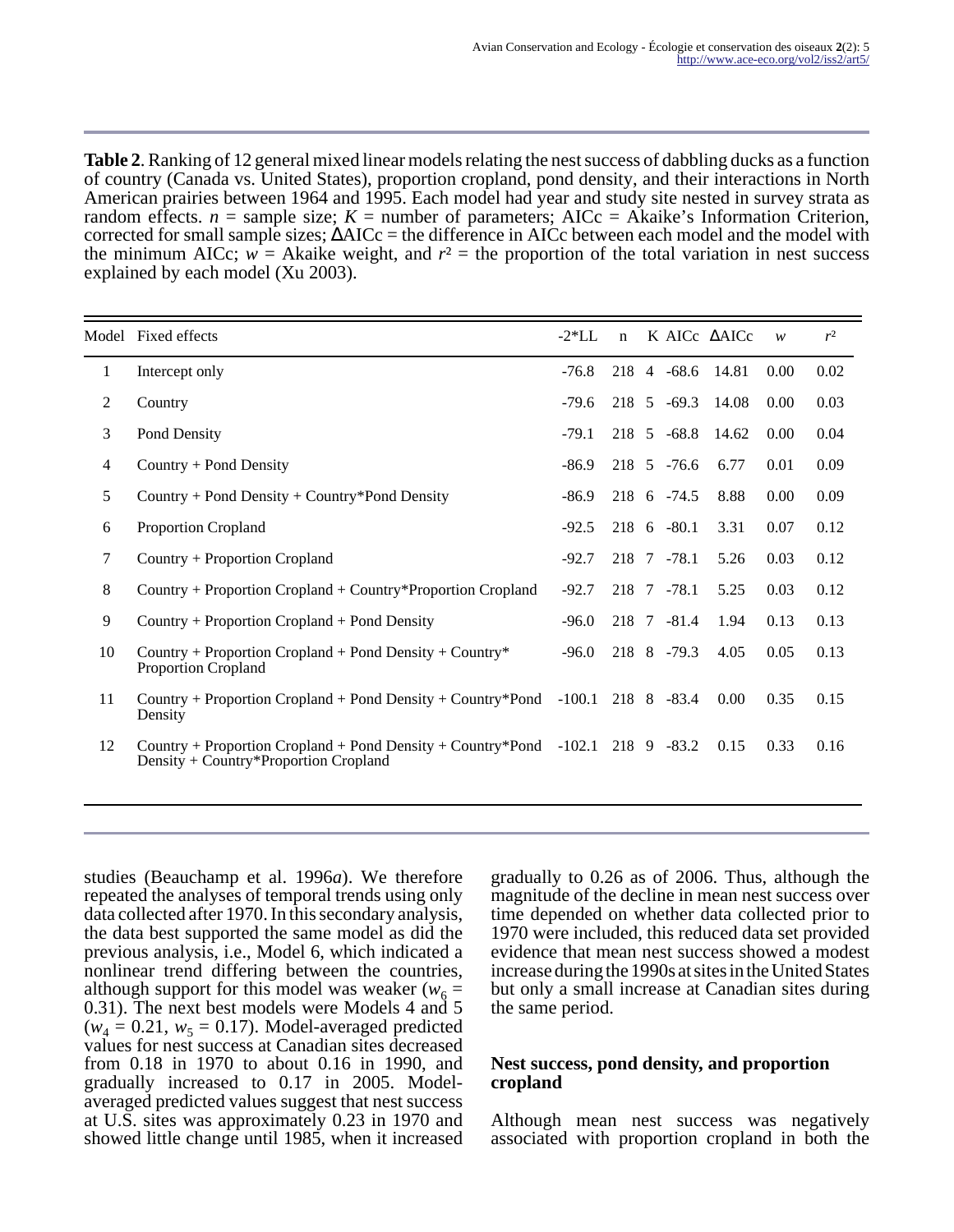**Table 3**. Model-averaged parameter estimates based on six general linear models relating the nest success of dabbling ducks as a function of latitude and longitude, country (Canada vs. the United States), and year in the North American Prairie Pothole Region between 1935 and 2006. SE refers to standard error, and *t* = estimate/SE. Parameters in which *t* > 1.96 have 95% confidence intervals that do not include 0.

| Parameter                  | Estimate | <b>SE</b> | $\boldsymbol{t}$ |  |
|----------------------------|----------|-----------|------------------|--|
| Intercept                  | 247.5    | 132.2     | 1.87             |  |
| Latitude                   | $-0.01$  | 0.007     | $-1.91$          |  |
| Longitude                  | $-0.01$  | 0.003     | $-2.84$          |  |
| Country                    | 115.7    | 122.0     | 0.95             |  |
| Year                       | $-0.25$  | 0.13      | $-1.88$          |  |
| Year*Country               | $-0.19$  | 0.20      | $-0.94$          |  |
| Year <sup>2</sup>          | 0.00007  | 0.00004   | 1.88             |  |
| Year <sup>2*</sup> Country | 0.00005  | 0.00006   | 0.93             |  |

United States and Canada, the relationship of nest success to pond density varied between the two countries. Model 11, which included parameters for country, proportion cropland, pond density, and the country\*pond density interaction, was ranked most parsimonious (Table 2). This model  $(w_i = 0.35)$  had similar support as the next best model, Model 12, with an Akaike weight of 0.33. Models 11 and 12 were very similar and differed only by the inclusion of the interaction effect between country and proportion cropland, suggesting that support for the inclusion of this interaction effect is weak. Similarly, the third best model, Model 9, included only main effects, suggesting that the evidence for including any interaction effects may be weak. The parameters for proportion cropland appeared in all the models with  $\Delta AICc < 4$ , suggesting that the data provided strong support for an effect of proportion cropland on nest success. Overall, models explained low proportions of the total variance in nest success, with  $r<sup>2</sup>$  values ranging between 0.02 and 0.16.

Model-averaged parameter values and predicted values support the strong effects of country, proportion cropland, and the interaction between country and pond density on duck nest success, as parameter values for these effects had 95%

confidence intervals that did not encompass 0 (Table 4). Overall, mean nest success was lower in Canada than in the United States (Fig. 2, Table 4). Mean nest success varied negatively with proportion cropland (Fig. 3), and the 95% confidence interval for the interaction effect between country and proportion cropland encompassed 0, indicating that nest success varied negatively with proportion cropland in a similar way in both countries. In contrast, the 95% confidence interval for the interaction parameter between pond density and country did not encompass 0 (Table 4), suggesting that the relationship between nest success and pond density varied between the two countries. Model-averaged parameter values and predicted values indicate that nest success varied positively with pond density at sites in Canada and had a slightly negative relationship with pond density in the United States (Table 4, Fig. 3).

# **DISCUSSION**

Our results suggest that previously reported declines in duck nest success in the Prairie Pothole Region may have been reversed or at least halted, and that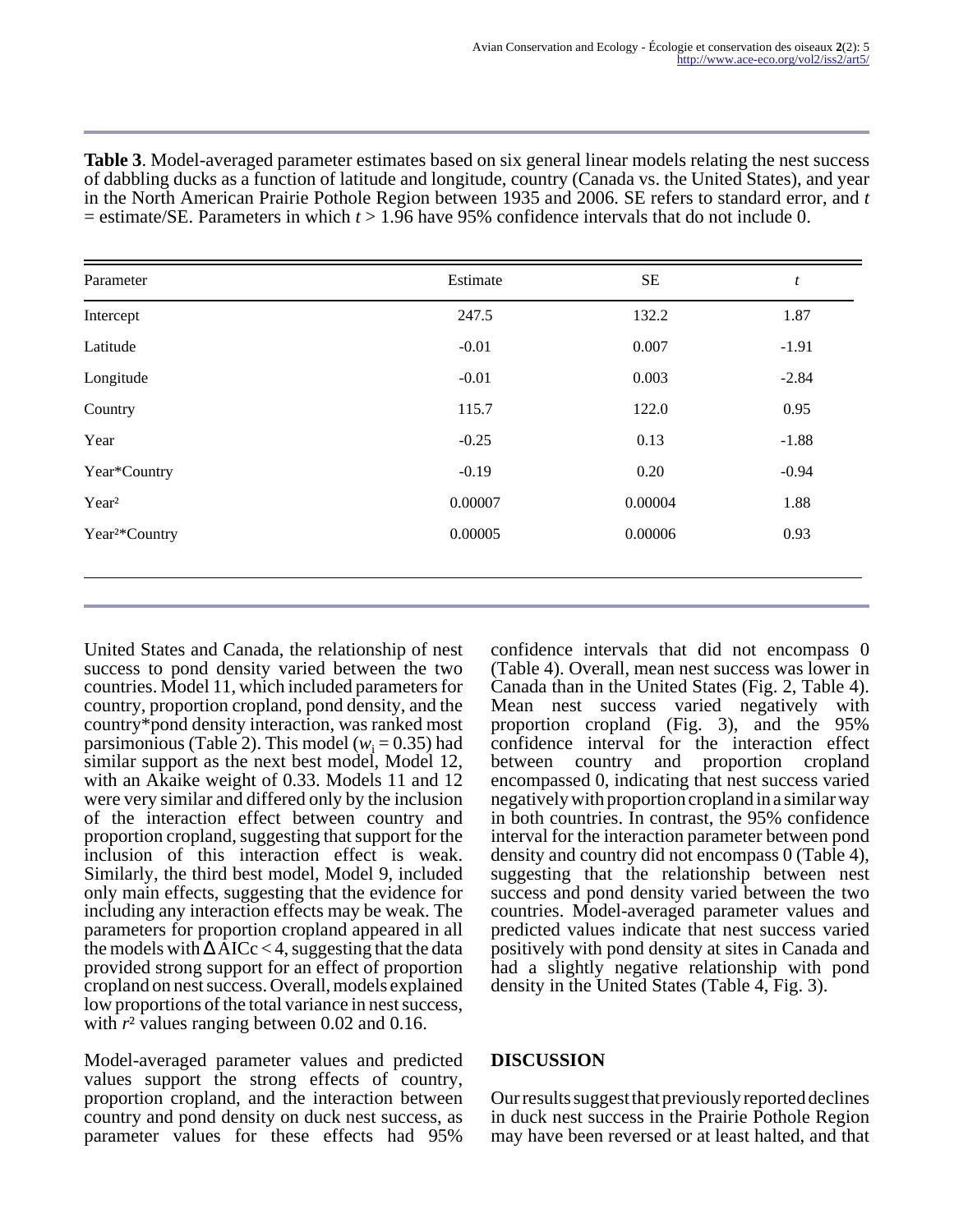**Fig. 2**. Temporal trends in nest success in the Prairie Pothole Region of (A) Canada and (B) the United States. Nest success estimates were collected from studies based at sites in Alberta, Saskatchewan, Manitoba, North Dakota, and South Dakota from 1935 to 2006. The solid lines in panels A and B indicate the model-averaged predicted values from a series of models depicting nest success as a function of latitude, longitude, country (Canada/United States), year, year as a quadratic term, and the interactions of the above. Thin horizontal lines represent the mean value of all nest success estimates for each country (0.16 in Canada, 0.25 in the United States).

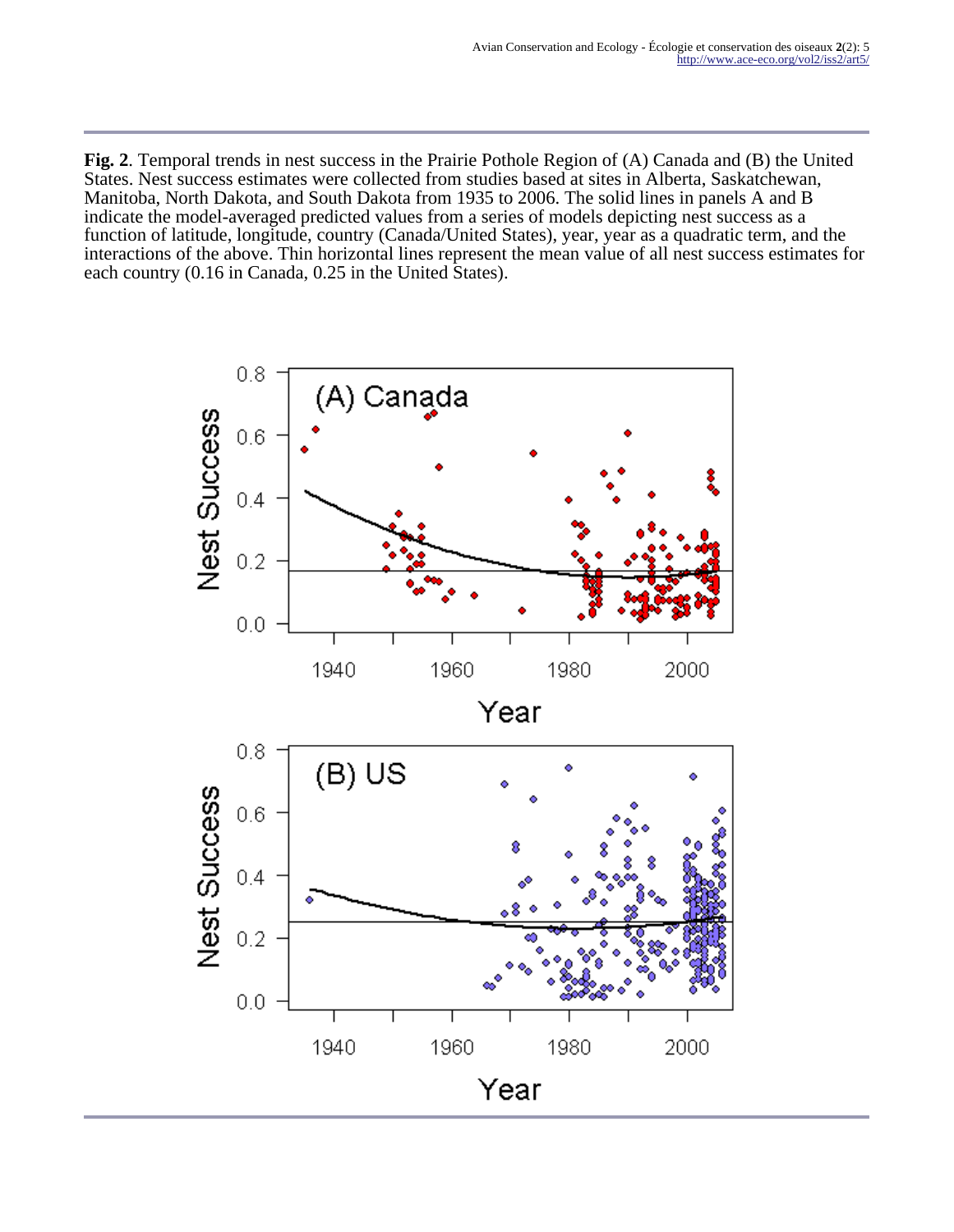**Table 4**. Model-averaged parameter estimates based on 12 general mixed linear models for nest success of dabbling ducks as a function of country, proportion cropland, pond density, and interactions in the North American Prairie Pothole Region between 1964 and 1995. SE refers to standard error, SD to standard deviation, and *t* = estimate/SE. Parameters in which *t* > 1.96 have 95% confidence intervals that do not include 0.

| Parameter                                        | Estimate | <b>SE</b> | $\boldsymbol{t}$ |  |
|--------------------------------------------------|----------|-----------|------------------|--|
| Fixed effects                                    |          |           |                  |  |
| Intercept                                        | 0.84     | 0.11      | 7.52             |  |
| Country: Canada                                  | $-0.37$  | 0.12      | $-3.18$          |  |
| Proportion Cropland                              | $-0.49$  | 0.17      | $-2.89$          |  |
| Proportion Cropland*Country Interaction (Canada) | 0.43     | 0.27      | 1.60             |  |
| Pond Density                                     | $-0.01$  | 0.01      | $-1.82$          |  |
| Pond Density*Country Interaction (Canada)        | 0.02     | 0.01      | 2.66             |  |
| Random effects                                   |          | <b>SD</b> |                  |  |
| Site(Stratum)                                    |          | 0.004     |                  |  |
| Year                                             |          | 0.001     |                  |  |
| Residual                                         |          | 0.019     |                  |  |
|                                                  |          |           |                  |  |

these trends may be in part related to landscape-level changes in the proportion of land under cultivation. We found that nest success was negatively associated with proportion cropland in the United States and Canada, a pattern consistent with other extensive studies of landscape effects on nest success of ducks (Greenwood et al. 1995, Reynolds et al. 2001). Nests in cropland may be lost directly to agricultural practices such as plowing and seeding operations (Bellrose 1980, Sugden and Beyersbergen 1985, Klett et al. 1988) or, more importantly, nest success can be affected indirectly through the effects of landscape change on predator communities (Sargeant et al. 1993, Phillips et al. 2003). According to Sargeant et al. (1993), the expansion of agriculture in the prairies coincided with an increase in the abundance and distribution of medium-sized predators such as red fox (*Vulpes*

*vulpes*), raccoon (*Procyon lotor*), and American crow (*Corvus brachyryhynchos*). The fragmentation of upland nesting habitat is thought to enhance the foraging efficiency of predators, which visit small isolated tracts of grassland more frequently and search them more thoroughly than larger tracts of grassland (Clark and Nudds 1991, Sovada et al. 2000, Phillips et al 2003). Although consistent with these interpretations, our results do not enable us to directly distinguish how landscape composition affects nest success. Nevertheless, these results are consistent with the hypothesis that landscape-level changes brought about by the U.S. Farm Bills have resulted in an increase in the average nest success of ducks breeding in the U.S. portion of the Prairie Pothole Region (Reynolds et al. 2001). In addition, we found that nest success varied weakly with pond density in the United States. This result may have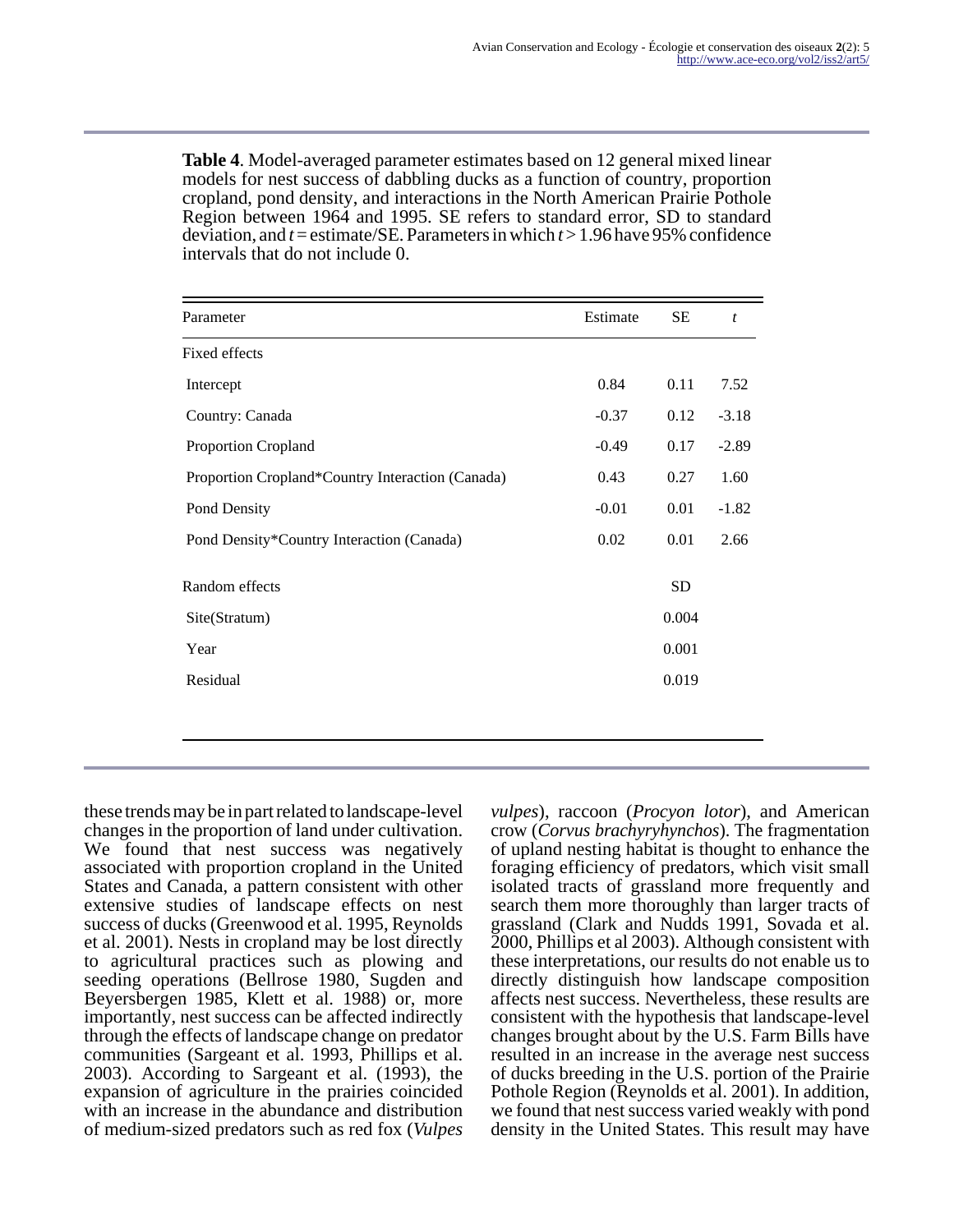**Fig. 3**. Mean nest success of dabbling ducks as a function of proportion cropland and pond density in the Pothole Prairie Region of Canada and the United States, 1964–1995. Nest success estimates were collected from published and unpublished studies. Agricultural data are from the Census of Agriculture collated by Miller (2000) and represent the proportion of strata from aerial waterfowl surveys (Smith 1995) covered in row crops. Lines indicate the model-averaged predicted values from 12 general linear mixed models depicting possible relationships between nest success, country, proportion cropland, and pond density. Note differences in the *x*-axes between countries with respect to pond density.

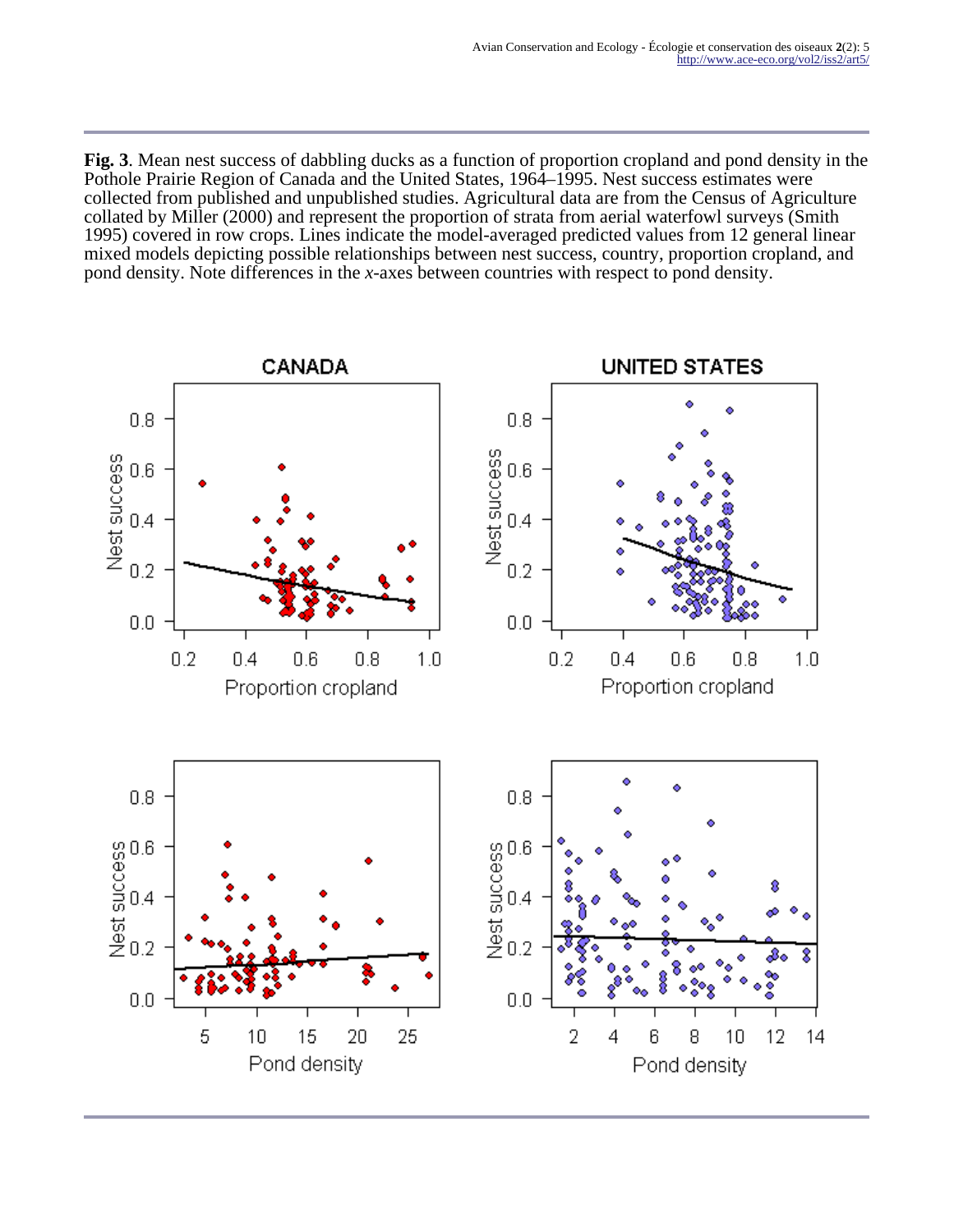resulted from the large variation in estimated nest success in the United States (Fig. 3), although Reynolds et al. (2001) and Stephens et al. (2005) also found that nest success in the U.S. portion of the Prairie Pothole Region varied weakly or even negatively with the abundance of wetlands. This difference in response to wetland abundance may result from the reduced potential for variation in the wetland base in the United States relative to Canada (see the range of wetland densities in Fig. 3), as suggested by Miller and Nudds (1995). The stronger relationship between pond density and nest success seen in Canada may also be driven by the severe droughts of 1988–1993 and 1999–2003. Although the mechanism is unclear, the reduced effect of wetland abundance in the United States suggests that trends in mean nest success in this country may be more strongly associated with trends in proportion of cropland than with trends in wetland abundance.

Although the overall effect of the farm bills has been to reduce the proportion of cultivated land in the United States, it is clear that locally, i.e., at the site level, ducks nest across similarly variable conditions with respect to the proportion of cropland in both countries. Thus, the effects of legislative differences between countries are almost certainly more complex than simply reducing the amount of cropland and thereby generating an increase in nest success. Rather, the effect appears to emerge at the larger scale, as reflected in the consistent differences in mean nest success between countries. In other words, it appears that there must be a further qualitative difference among sites in different countries with similar low proportions of cropland. Whether this is because of the spatial configuration or composition of noncropland habitats between the countries, e.g., the planted dense nesting cover characteristic of former cropland converted to the Conservation Reserve Program in the United States vs. alternative permanent cover types in Canada (see below), should be a topic for future investigations, because an examination of this issue might provide some insights into the actual mechanism by which differences in nest survival arise.

Mean nest success in the Canadian portion of the Prairie Pothole Region is a function of both proportion cropland and wetland density. Thus, agricultural policies that promote conversion of cropland to perennial cover will best benefit nesting ducks if they include provisions to reduce wetland loss. Potential benefits to nesting ducks resulting

from the conversion of previously tilled land to hayland and pasture in the Canadian prairies may have been offset by wetland loss and the further breaking of new native prairie (Devries et al. 2004), which has continued to occur (Watmough et al. 2002). Continued wetland loss may thus have contributed to the differences in temporal trends between the United States and Canada. Alternatively, the different trends may reflect a potentially important difference in the decreases in cropland between the two countries. Cropland in Canada was primarily converted to pasture and hayland (Devries et al. 2004), whereas cropland in the United States was converted to undisturbed planted cover. Nest success varies among cover types according to their abilities to provide security from predators (Greenwood et al. 1995), and thus the differences in temporal trends in nest success between the two countries may reflect the differences in cropland, hayland, pasture, and undisturbed planted cover.

The nest success estimates used in this study came from sites of different sizes and in different habitats, and were collected using different methods, e.g., nest searching, telemetry. In addition, the data on pond density and agricultural cover likely contained unquantified errors during collection and interpolation. Although we have attempted to account for spatial variation in nest success through the inclusion of latitude and longitude and the use of site as a random effect in our models, sources of variation such as these contributed to the magnitude of the overall unexplained variation in nest success, as indicated by the low *r*² values (Tables 1 and 2). Although the broad patterns we observed, e.g., spatial gradients in nest success, negative effect of agricultural cover, and weak effect of wetland abundance in the United States, have been documented in studies with more consistent methodology but covering smaller spatial and temporal scales (Greenwood et al. 1995, Reynolds et al. 2001, Stephens et al. 2005), these low *r*² values suggest that unmeasured processes may have strong effects on these estimates of nest success. We have focused on the indirect effects of predation as modulated by landscape composition, but predation rates will also vary strongly with predator abundance and composition (Johnson et al. 1989). Abundances of the various nest predators have fluctuated over time for many reasons, including changes in predator control, disease, and complex interactions among predator species (Greenwood and Sovada 1998). Therefore, including some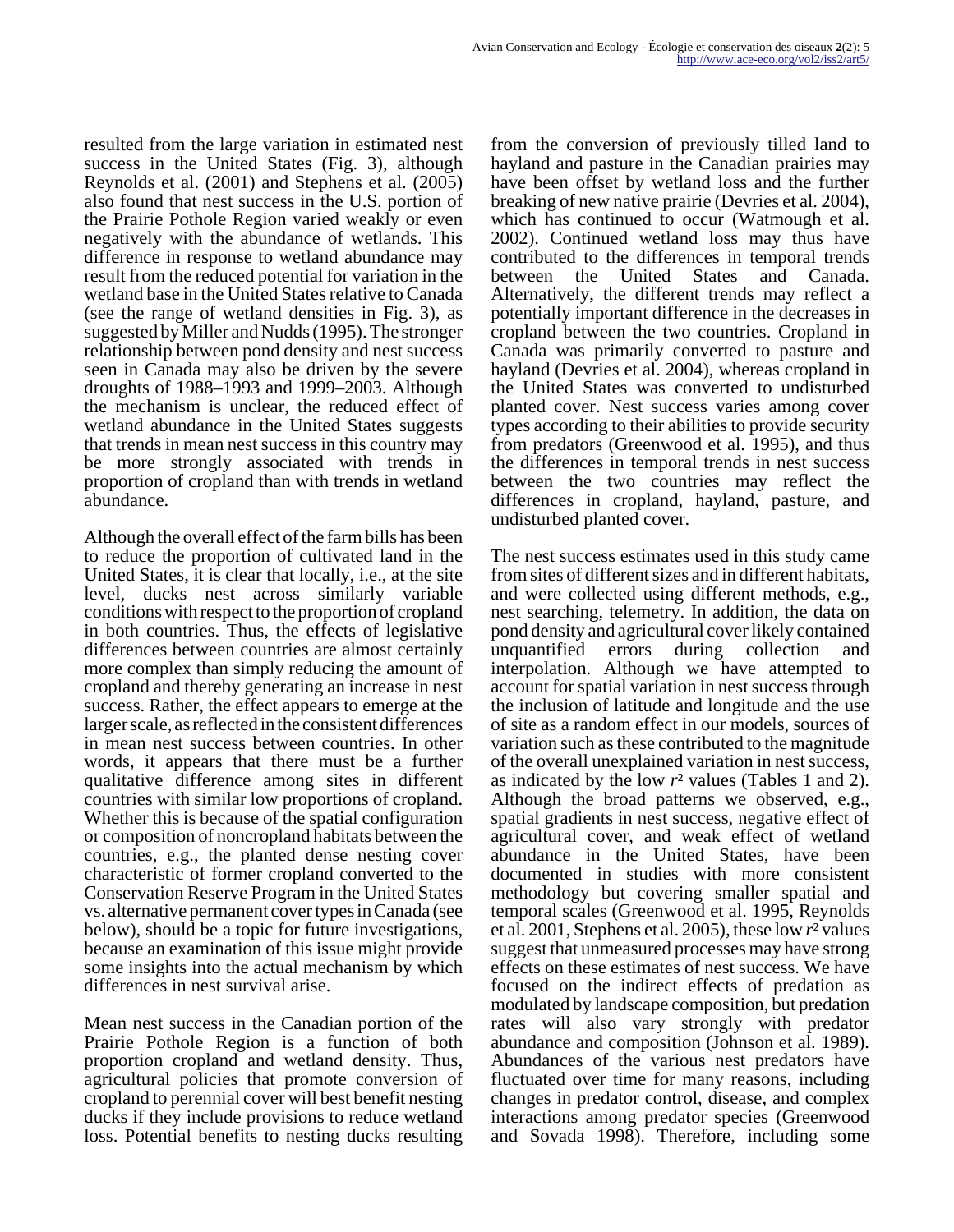measure of predator abundance could perhaps reduce this unexplained variation.

Nest success has shown consistent differences among the duck species considered in this study. Gadwall, Blue-winged Teal, and Northern Shoveler typically have higher nest success than Mallard and Northern Pintail (Klett et al. 1988, Beauchamp et al. 1996*a*). The relative abundances of these species have varied spatially and temporally over the Prairie Pothole Region (Bellrose 1980, USFWS 2006). We accounted for persistent spatial effects by incorporating latitude and longitude into our analyses, However, this temporal variation in species distributions may complicate the interpretation of temporal trends based on estimates of nest success pooled among species, because these estimates may simply reflect the changing composition of the component duck species. Our results must thus rest on the assumption that the nest successes of these species have co-varied in synchrony. We lack the data to compare temporal trends separately by species and test this assumption. However, Beauchamp et al. (1996*a*) found that the linear trend they observed using nest success estimates pooled among species was supported in analyses in which species were considered independently, which made us more confident that the pooled estimates we used reflected trends in the component species.

It is clear, however, that large-scale agricultural policies that promote the conversion of cropland to perennial cover through the provision of economic incentives or the removal of subsidies can have positive effects on duck nest success. Although largely motivated by issues of erosion control and surplus production, the 1985 Farm Bill, which brought the Conservation Reserve Program into existence, was the first to have a specific title devoted to conservation (Cain and Lovejoy 2004). The farm bills thus serve as examples of how the merging of commodity support policy and resource conservation policy has a powerful potential to affect change in agricultural practices and the composition of upland habitats. In Canada, these benefits will be best realized if significant attention is also paid to the challenge of stemming the continued loss of wetlands.

*Responses to this article can be read online at: <http://www.ace-eco.org/vol2/iss2/art5/responses/>*

#### **Acknowledgments:**

*We thank the numerous people who provided nest success estimates and locations not otherwise available from the literature, because this study would not have been possible without their generosity. These people include W. D. Beauchamp, D. Fronczak, and P. R. Garettson; K. L. Guyn and D. W. Howerter of Ducks Unlimited Canada; J. Walker and S. E. Stephens of Ducks Unlimited; E. R. Loos of the Delta Waterfowl Foundation; D. T. McKinnon and the Saskatchewan Wetland Conservation Corporation; and R. E. Reynolds and M. A. Sovada. In addition, M. W. Miller provided data on agricultural land use, and D. W. Howerter, J. R. Sauer, S. E. Stephens, J. Walker, and two anonymous reviewers provided insightful comments on an earlier draft of this paper. M. D. Mossop prepared Figure 1. C. D. Ankney encouraged completion of this paper, and we thank him for it.*

### **LITERATURE CITED**

**Beauchamp, W. D., R. R. Koford, T. D. Nudds, R. G. Clark, and D. H. Johnson.** 1996*a.* Long-term declines in nest success of prairie ducks. *Journal of Wildlife Management* **60:**247-257.

**Beauchamp, W. D., T. D. Nudds, and R. G. Clark.** 1996*b.* Duck nest success declines with and without predator management. *Journal of Wildlife Management* **60:**258-264.

**Bellrose, F. C.** 1980*. Ducks, geese and swans of North America.* Stackhouse Books, Harrisburg, Pennsylvania, USA.

**Bethke, R. W., and T. D. Nudds.** 1995. Effects of climate change and land use on duck abundance in Canadian prairie-parklands. *Ecological Applications* **5:**588-600.

**Blums, P., J. D. Nichols, J. E. Hines, M. S. Lindberg, and A. Mednis.** 2005. Individual quality, survival variation and patterns of phenotypic selection on body condition and timing of nesting in birds. *Oecologia* **143**:365-376.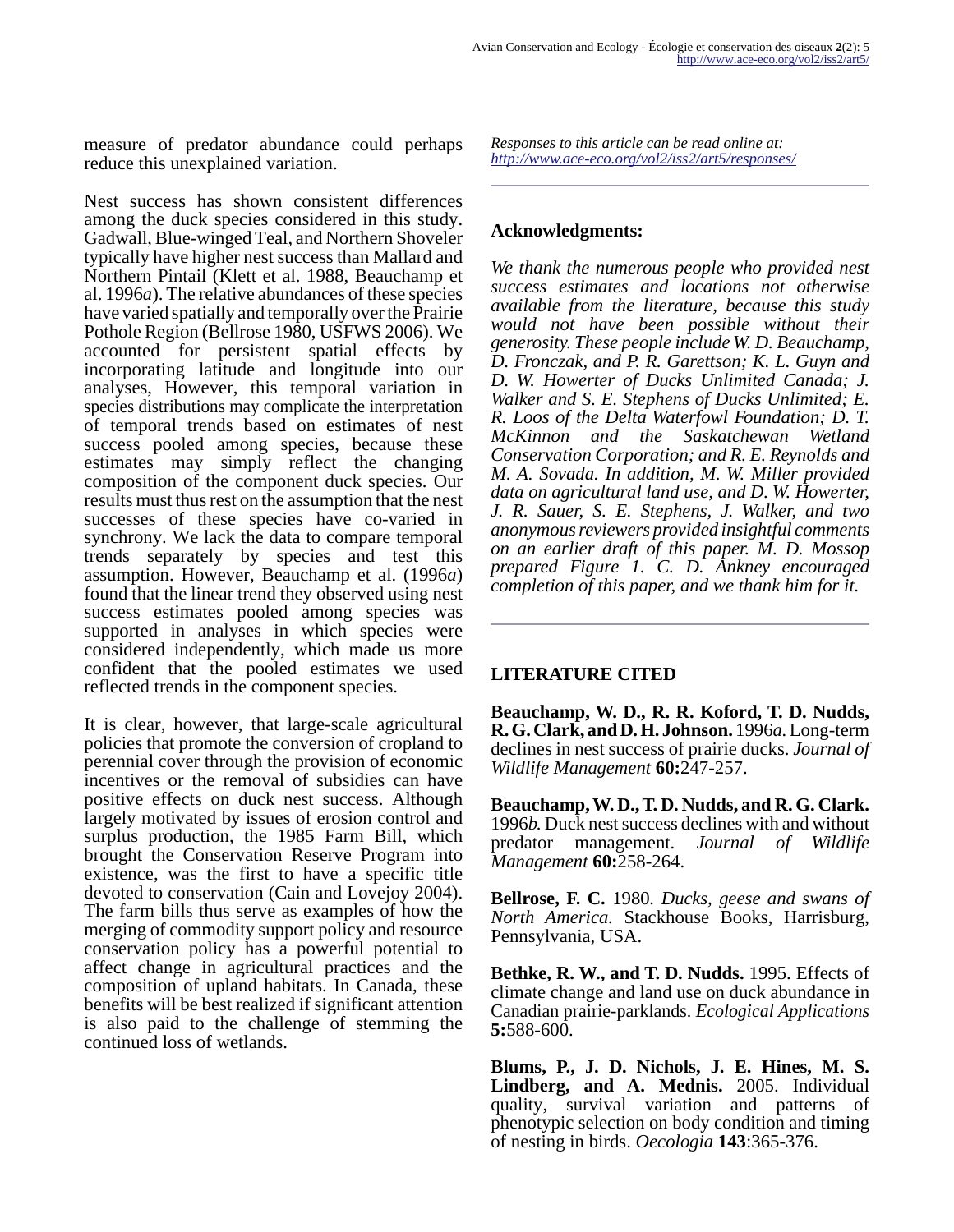**Boyd, H.** 1985. *The large-scale impact of agriculture on ducks in the Prairie Provinces, 1950-1981.* Canadian Wildlife Service Progress Notes, No. 149. Canadian Wildlife Service, Environment Canada, Edmonton, Alberta, Canada.

**Bradshaw, B., and B. Smit.** 1997. Subsidy removal and agroecosystem health. *Agriculture, Ecosystems and Environment* **64**:245-260.

**Burnham, K. P., and D. R. Anderson.** 2002. *Model selection and multi-model inference; a practical information-theoretic approach.* Springer-Verlag, New York, New York, USA.

**Cain, Z., and S. Lovejoy.** 2004. History and outlook for farm bill conservation programs. *Choices* **19:**37-42. Available online at: [www.choicesmagaz](http://www.choicesmagazine.org/2004-4/policy/2004-4-09.htm) [ine.org/2004-4/policy/2004-4-09.htm](http://www.choicesmagazine.org/2004-4/policy/2004-4-09.htm).

**Clark, R. G., and T. D. Nudds.** 1991. Habitat patch size and duck nesting success: the crucial experiments have not been performed. *Wildlife Society Bulletin* **19:**534-543.

**Crissey, W. F.** 1969. Prairie potholes from a continental viewpoint. Pages 161-171 *in* Canadian Wildlife Service. *Saskatoon Wetlands Seminar.* Canadian Wildlife Service Report Series, No. 6. Canadian Wildlife Service, Environment Canada, Edmonton, Alberta, Canada.

**Devries, J. H., K. L. Guyn, R. G. Clark, M. G. Anderson, D. Caswell, S. K. Davis, D. G. McMaster, T. Sopuck, and D. Kay.** 2004. *Prairie Habitat Joint Venture (PHJV) Waterfowl Habitat Goals update: phase I; prepared for Prairie Habitat Joint Venture Waterfowl Working Group.* Ducks Unlimited Canada, Stonewall, Manitoba, Canada.

**Donovan, T. M., P. W. Jones, E. M. Annand, and F. R. Thompson III.** 1997. Variation in local-scale edge effects: mechanisms and landscape context. *Ecology* **78**: 2064-2075.

**Drever, M. C., A. Wins-Purdy, T. D. Nudds, and R. G. Clark.** 2004. Decline of duck nest success revisited: relationships with predators and wetlands in dynamic prairie environments. *The Auk* **121:**497-508.

**Emery R. B., D. W. Howerter, L. M. Armstrong, M. G. Anderson, J. H. Devries, and B. L. Joynt.** 2005. Seasonal variation in waterfowl nesting success and its relation to cover management in the Canadian prairies. *Journal of Wildlife Management* **69**:1181-1193.

**Emery, R. B., D. W. Howerter, L. M. Armstrong, M. G. Anderson, J. H. Devries, and B. L. Joynt.** 2006. *SpATS: spatial and temporal variation in nesting success of prairie ducks; interim report to Ducks Unlimited Canada.* Institute for Wetland and Waterfowl Research, Stonewall, Manitoba, Canada.

**Environmental Statistics Group.** 2002. *TRS data converter.* Montana State University, Bozeman, Montana, USA. Available online at: [http://www.esg.](http://www.esg.montana.edu/gl/trs-data.html) [montana.edu/gl/trs-data.html.](http://www.esg.montana.edu/gl/trs-data.html)

**Greenwood, R. J., A. B. Sargeant, D. H. Johnson, L. M. Cowardin, and T. L. Shaffer.** 1995. Factors associated with duck nest success in the Prairie Pothole Region of Canada. *Wildlife Monographs* **128**:1-57.

**Greenwood, R. J., and M. A. Sovada.** 1998. Highlight box: population trends for prairie pothole carnivores. Pages 461-463 *in* M. J. Mac, P. A. Opler, C. E. Puckett Haecker, and P. D. Doran, editors. *Status and trends of the nation's biological resources, Volume 2.* Northern Prairie Wildlife Research Center, Jamestown, North Dakota, USA. Available online at: [http://www.npwrc.usgs.gov/re](http://www.npwrc.usgs.gov/resource/habitat/grlands/poptrend.htm) [source/habitat/grlands/poptrend.htm.](http://www.npwrc.usgs.gov/resource/habitat/grlands/poptrend.htm)

**Haufler, J. B., editor.** 2005. *Fish and wildlife benefits of farm bill conservation programs: 2000-2005 update*. Technical Review No. 05-2. Wildlife Society, Bethesda, Maryland, USA.

**Higgins, K. F.** 1977. Duck nesting in intensively farmed areas of North Dakota. *Journal of Wildlife Management* **41:**232-242.

**Howerter, D. W.** 2003. *Factors affecting duck nesting in the aspen parklands: a spatial analysis.* Dissertation. Montana State University, Bozeman, Montana, USA.

**Johnson, D. H., A. B. Sargeant, and R. J. Greenwood.** 1989. Importance of individual species on nesting success of ducks in the Canadian Prairie Pothole Region. *Canadian Journal of Zoology* **67**:291-297.

**Johnson, D. H., and M. D. Schwartz.** 1993. The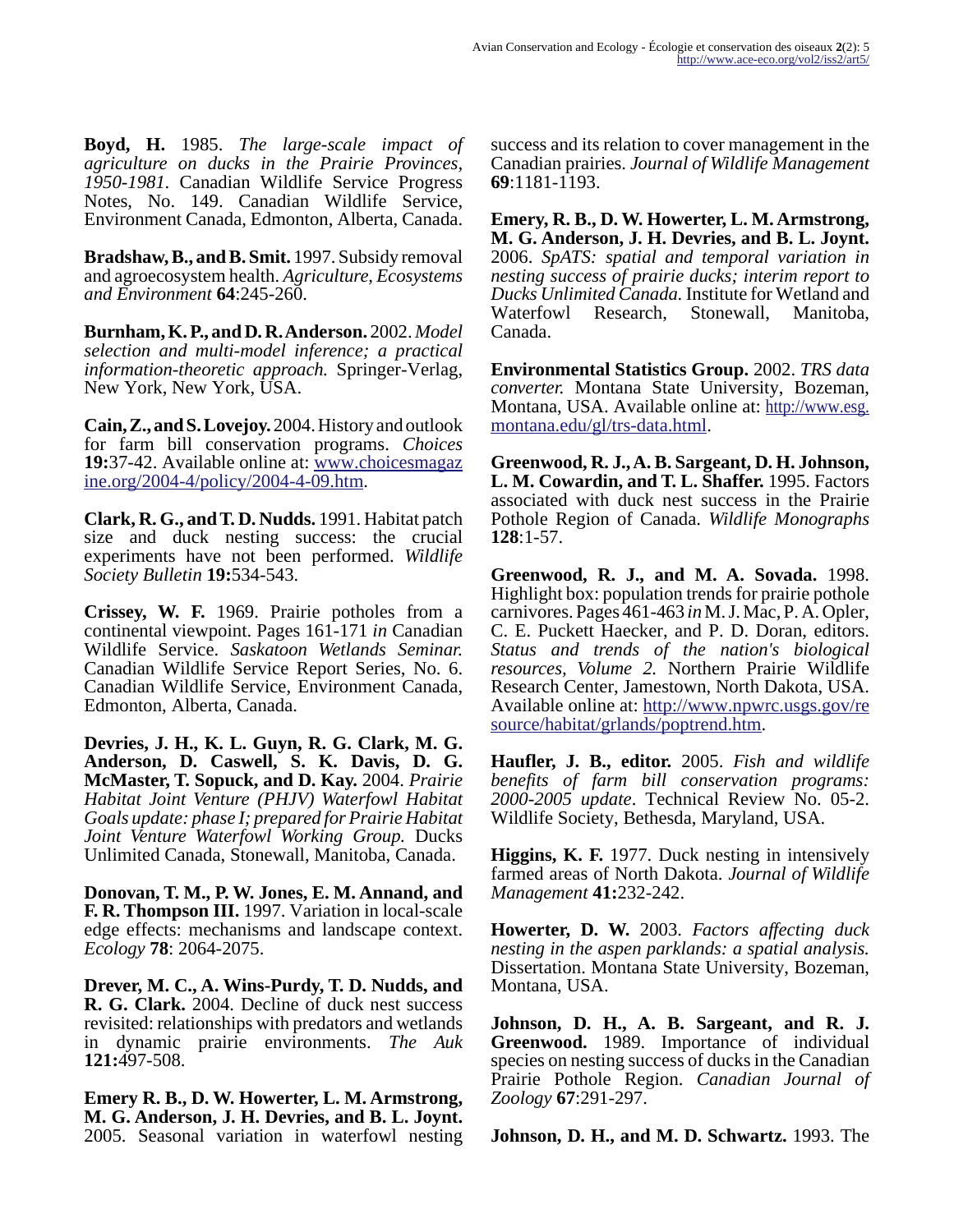Conservation Reserve Program: habitat for grassland birds. *Great Plains Research* **3**:273-295.

**Klett, A. T., T. L. Shaffer, and D. H. Johnson.** 1988. Duck nest success in the Prairie Pothole Region. *Journal of Wildlife Management* **52**:431-440.

**Miller, M. W.** 1996. *Effects of habitat change on population dynamics of waterfowl in midcontinental North America: a landscape approach.* Dissertation. University of Guelph, Guelph, Ontario, Canada.

**Miller, M. W.** 2000. Modeling annual mallard production in the prairie-parkland region. *Journal of Wildlife Management* **64**:561-575.

**Miller, M. W., and T. D. Nudds.** 1996. Prairie landscape change and flooding in the Mississippi River Valley. *Conservation Biology* **10**:847-853.

**Natural Resources Canada and Geomatics Canada.** 2002. Canadian geographical names. Available online at:[http://132.156.36.132/search/in](http://132.156.36.132/search/index_e.php) dex e.php.

**Phillips, M. L., W. R. Clark, M. A. Sovada, D. J. Horn, R. R. Koford, and R. J. Greenwood.** 2003. Predator selection of prairie landscape and its relation to duck nest success. *Journal of Wildlife Management* **67**:104-114.

**Pinheiro, J., and D. Bates.** 2000. *Mixed-effects models in S and S-PLUS.* Springer Verlag, New York, New York, USA.

**Prairie Habitat Joint Venture [PHJV].** 2002. 1993-2000 results. *PHJV Assessment Study Update* **6:**1. Available online at:[http://www.ducks.ca/conserve/](http://www.ducks.ca/conserve/research/publications/phjv/pdf/phjv0102.pdf) [research/publications/phjv/pdf/phjv0102.pdf.](http://www.ducks.ca/conserve/research/publications/phjv/pdf/phjv0102.pdf)

**Reynolds, R. E.** 2005. The Conservation Reserve Program and duck production in the U.S. Prairie Pothole Region. Pages 33-40 *in* J. B. Haufler, editor. *Fish and wildlife benefits of farm bill conservation programs: 2000-2005 update.* Technical Review No. 05-2. Wildlife Society, Bethesda, Maryland, USA.

**Reynolds, R. E., T. L. Shaffer, R. W. Renner, W. E. Newton, and B. D. J. Batt.** 2001. Impact of the Conservation Reserve Program on duck recruitment in the U.S. Prairie Pothole Region. *Journal of* *Wildlife Management* **65**:765-780.

**Sargeant, A. B., R. J. Greenwood, M. A. Sovada, and T. L. Shaffer.** 1993. *Distribution and abundance of predators that affect duck production —Prairie Pothole Region.* U.S. Fish and Wildlife Service Resource Publication No. 194. U.S. Fish and Wildlife Service, Washington, D.C., USA.

**Smith, G. W.** 1995. *A critical review of the aerial and ground surveys of breeding waterfowl in North America.* Biological Science Report No. 5. U.S. Department of the Interior, National Biological Service. Washington, D.C., USA.

**Sovada, M. A., M. C. Zicus, R. J. Greenwood, D. P. Rave, W. E. Newton, R. O. Woodward, and J. A. Beiser.** 2000. Relationships of habitat patch size to predator community and survival of duck nests. *Journal of Wildlife Management* **64**:820-831.

**Stephens, S. E., D. N. Koons, J. J. Rotella, and D. W. Willey.** 2003. Effects of habitat fragmentation on avian nesting success: a review of the evidence at multiple spatial scales. *Biological Conservation* **115**:101-110.

**Stephens, S. E., J. J. Rotella, M. S. Lindberg, M. L. Taper, and J. K. Ringelman.** 2005. Duck nest survival in the Missouri Coteau of North Dakota: landscape effects at multiple spatial scales. *Ecological Applications* **15**:2137-2149.

**Sugden, L. G., and G. W. Beyersbergen.** 1985. *Prediction of duck nest survival in conventional and zero-tilled fields.* Canadian Wildlife Service Progress Notes, No. 156. Canadian Wildlife Service, Environment Canada, Ottawa, Canada.

**U.S. Census Bureau.** 2002. *Topologically integrated geographic encoding and referencing system.* Available online at:[http://www.census.gov/](http://www.census.gov/geo/www/tiger/) [geo/www/tiger/](http://www.census.gov/geo/www/tiger/).

**U.S. Fish and Wildlife Service [USFWS].** 2006. *Waterfowl population status, 2006.* U.S. Department of the Interior, Washington, D.C., USA.

**Watmough, M., D. Ingstrup, D. Duncan, and H. Schinke.** 2002. *Prairie Habitat Joint Venture Monitoring Program Phase I: recent habitat trends.* Canadian Wildlife Service, Environment Canada, Edmonton, Alberta, Canada.